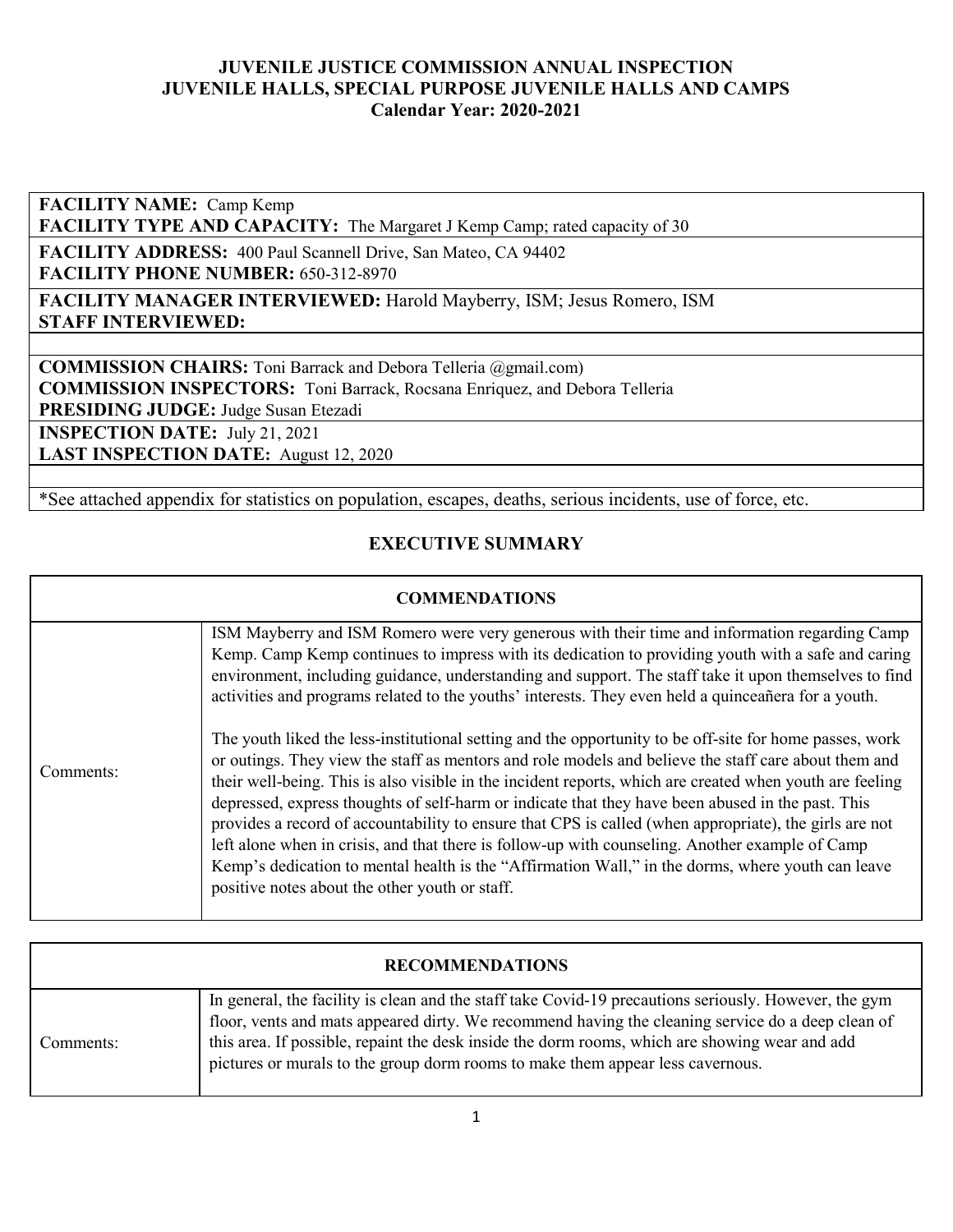| the food they received from the Sheriff's office. We recommend that Camp Kemp reinstate their<br>culinary program as soon as possible and engage the youth in meal planning.<br>The JJDPC is aware that the YSC is in the process of creating a "quiet room," where youth can<br>decompress and relax. We were excited to learn that Camp Kemp is contemplating creating a quiet<br>room of their own. We recommend that Camp Kemp create a quiet room for the youth, consulting<br>with them on what they need and what they would like it to look like.<br>The user manuals for the G.I.R.L.S. program and Camp Kemp are well-written and easy to<br>understand. The checklist and sign-off by parents ensures that everyone buys into the program and<br>knows the rules. Some of the documents are out of date or reflect conflicting information. We<br>recommend getting a new set of handouts from providers, updating the daily schedule and putting a<br>revised date on it. Please also see the document recommendations on page four.<br>There are two issues that were mentioned in last year's report that remain unchanged: the youth<br>sleeping at the YSC, rather than Camp Kemp and the small size of the parking lot. Both of these<br>issues are caused by budgetary constraints. In fact, Camp Kemp had requested funds to expand the<br>parking area and were denied. These remain concerns for the JJDPC. | Actions: | After review of this inspection report, please respond to the Inspection Team Leader with planned<br>actions to address each recommendation above within 45 days. |
|----------------------------------------------------------------------------------------------------------------------------------------------------------------------------------------------------------------------------------------------------------------------------------------------------------------------------------------------------------------------------------------------------------------------------------------------------------------------------------------------------------------------------------------------------------------------------------------------------------------------------------------------------------------------------------------------------------------------------------------------------------------------------------------------------------------------------------------------------------------------------------------------------------------------------------------------------------------------------------------------------------------------------------------------------------------------------------------------------------------------------------------------------------------------------------------------------------------------------------------------------------------------------------------------------------------------------------------------------------------------------------------------------------------------------------|----------|-------------------------------------------------------------------------------------------------------------------------------------------------------------------|
|                                                                                                                                                                                                                                                                                                                                                                                                                                                                                                                                                                                                                                                                                                                                                                                                                                                                                                                                                                                                                                                                                                                                                                                                                                                                                                                                                                                                                                  |          |                                                                                                                                                                   |
|                                                                                                                                                                                                                                                                                                                                                                                                                                                                                                                                                                                                                                                                                                                                                                                                                                                                                                                                                                                                                                                                                                                                                                                                                                                                                                                                                                                                                                  |          |                                                                                                                                                                   |
|                                                                                                                                                                                                                                                                                                                                                                                                                                                                                                                                                                                                                                                                                                                                                                                                                                                                                                                                                                                                                                                                                                                                                                                                                                                                                                                                                                                                                                  |          |                                                                                                                                                                   |
| The switch last year from family style to direct serve meals takes away the opportunity to have more                                                                                                                                                                                                                                                                                                                                                                                                                                                                                                                                                                                                                                                                                                                                                                                                                                                                                                                                                                                                                                                                                                                                                                                                                                                                                                                             |          | of the food they like, while skipping the food they don't like. Youth complained about the quality of                                                             |

| <b>PANDEMIC RESPONSE</b>                                                            |                                                                                                                                                                                                                                                    |  |  |  |  |  |
|-------------------------------------------------------------------------------------|----------------------------------------------------------------------------------------------------------------------------------------------------------------------------------------------------------------------------------------------------|--|--|--|--|--|
| What were the<br>biggest challenges<br>faced during the<br>COVID-19<br>pandemic?    | The biggest challenge was the absence of home passes. Family reunification is a key part of the<br>program. Home passes were reinstated around February 2021.                                                                                      |  |  |  |  |  |
| How were they<br>overcome?                                                          | Staff compensated for the lack of home passes by allowing youth more phone calls and Zoom calls<br>home. They also tried to keep the youth busy with hikes, picnics, gardening, board games and<br>volunteering activities when possible.          |  |  |  |  |  |
| What protocols and<br>practices will be kept<br>in place when the<br>pandemic ends? | Staff, youth and visitors will continue to wear masks following CDC guidelines. They will also<br>continue safety measures such as social distancing and the use of hand sanitizers. They will also<br>continue the use of Zoom for family visits. |  |  |  |  |  |
| COVID-19 Testing                                                                    | The youth are tested weekly. Staff is on the lookout for youth who are symptomatic.                                                                                                                                                                |  |  |  |  |  |
| COVID-19 Youth<br>Vaccinations                                                      | Most (if not all) of the girls are vaccinated. Youth are offered vaccinations while they are at the YSC.                                                                                                                                           |  |  |  |  |  |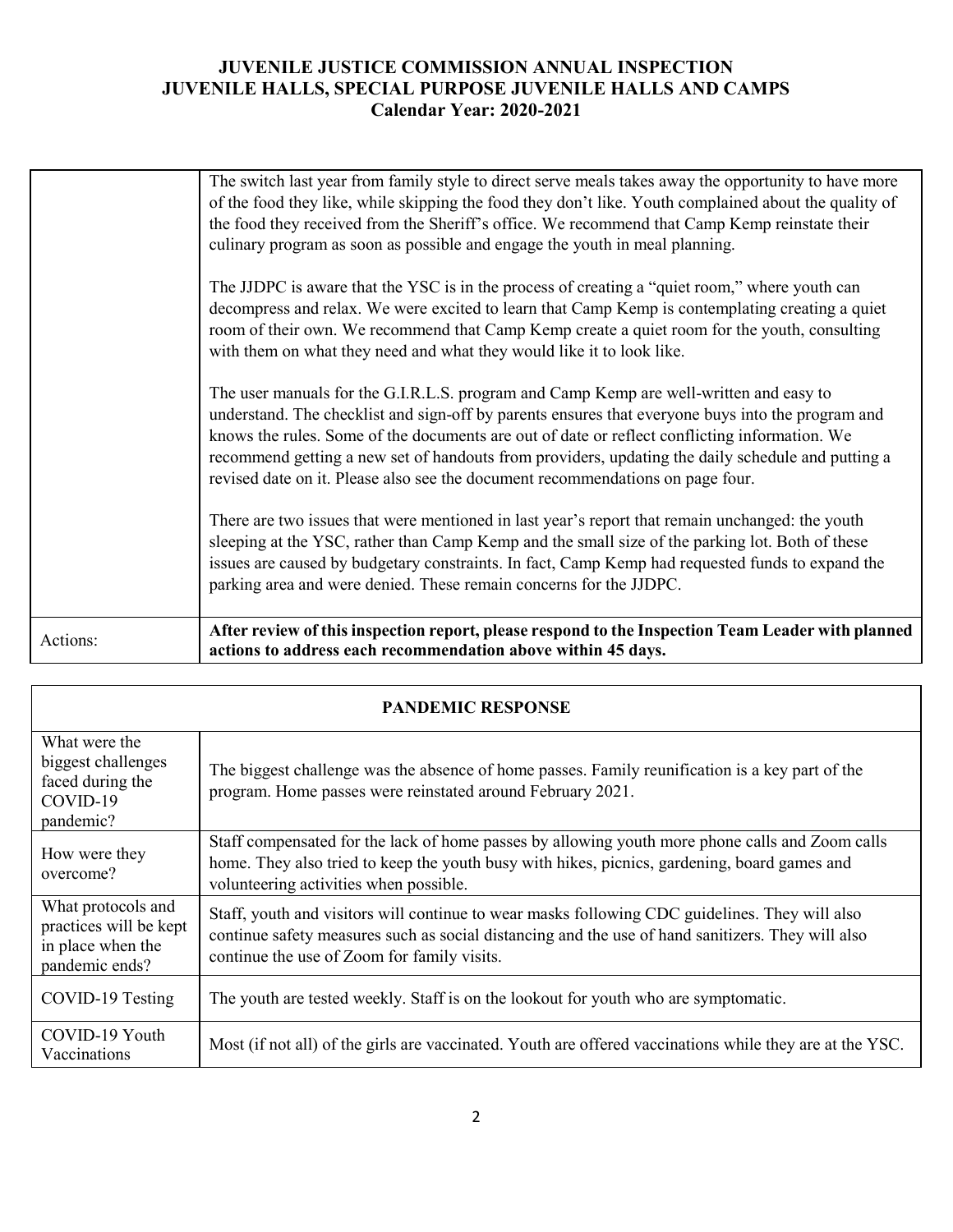| COVID-19 Vaccine<br>Youth Education | Vaccination education is provided by the medical staff at the YSC.                                                                                                                                                                                                                                                                                                                                        |
|-------------------------------------|-----------------------------------------------------------------------------------------------------------------------------------------------------------------------------------------------------------------------------------------------------------------------------------------------------------------------------------------------------------------------------------------------------------|
| COVID-19<br>Quarantine              | Youth are quarantined upon entering the YSC and are tested before moving to Camp Kemp.                                                                                                                                                                                                                                                                                                                    |
| COVID-19 Cases                      | No reported COVID-19 cases among the staff or youth.                                                                                                                                                                                                                                                                                                                                                      |
| Comments                            | Camp Kemp has taken all of the steps necessary to reduce/eliminate the spread of COVID-19 within<br>the facility and among staff and youth. The staff have come up with new and engaging activities for<br>the youth to compensate for the increased time the youth are spending at Camp. They mentor and<br>counsel the youth, to help them deal with the emotional stress associated with the pandemic. |

### **DOCUMENT REVIEW**

| <b>LOCAL COUNTY INSPECTIONS</b>                        |            |     |        |                                                                                                                                                                                                                                                                                                                                                                                                         |  |
|--------------------------------------------------------|------------|-----|--------|---------------------------------------------------------------------------------------------------------------------------------------------------------------------------------------------------------------------------------------------------------------------------------------------------------------------------------------------------------------------------------------------------------|--|
| <b>REVIEWED:</b>                                       | <b>YES</b> | NO. | N/A    | <b>COMMENTS</b>                                                                                                                                                                                                                                                                                                                                                                                         |  |
| County Building Inspection                             | П          | 区   | $\Box$ | No inspection because of Covid-19.                                                                                                                                                                                                                                                                                                                                                                      |  |
| Fire Authority                                         | 冈          | П   | $\Box$ | Completed 11/11/20 and 12/11/20.<br>All issues addressed and compliance met by December inspection.                                                                                                                                                                                                                                                                                                     |  |
| <b>Public Health-Nutrition</b>                         | 冈          | П   | П      | Menu analysis completed 4/12/21. Overall, the menu exceeds Title 15<br>nutritional compliances and was approved for 2021. Nutritional<br>Health Review and Evaluation completed 12/24/19 and meets Title 15<br>standards. Recommendations include: continue to lower sodium<br>levels; increase the number of vegetable servings/day; stop serving<br>fruit punch at dinner to assure milk is consumed. |  |
| Public Health-Medical /<br>Mental Health               |            | 冈   | П      | No inspection because of Covid-19.                                                                                                                                                                                                                                                                                                                                                                      |  |
| Public Health<br>Environmental Inspection<br>Report(s) | 冈          | П   | П      | Self-inspection completed 10/5/20. Detailed checklist is also<br>completed every month to ensure proper functioning of the facility.                                                                                                                                                                                                                                                                    |  |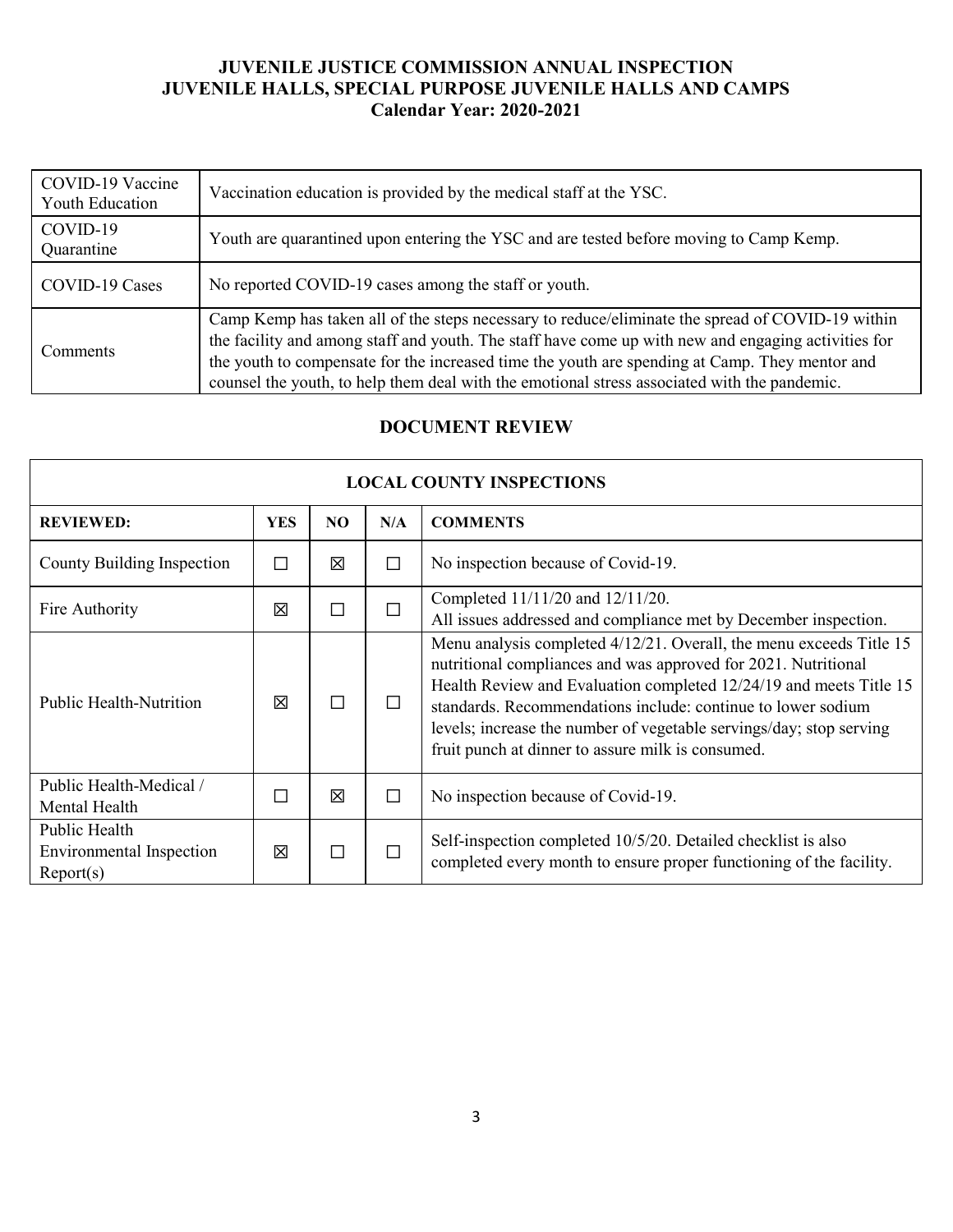| <b>OTHER DOCUMENTATION</b>            |                                                                                                                                                                                                                                                                                                                                                                                                                                                                                                  |                   |        |                                                                                                                                                                                                                                          |  |
|---------------------------------------|--------------------------------------------------------------------------------------------------------------------------------------------------------------------------------------------------------------------------------------------------------------------------------------------------------------------------------------------------------------------------------------------------------------------------------------------------------------------------------------------------|-------------------|--------|------------------------------------------------------------------------------------------------------------------------------------------------------------------------------------------------------------------------------------------|--|
| <b>REVIEWED:</b>                      | <b>YES</b>                                                                                                                                                                                                                                                                                                                                                                                                                                                                                       | N <sub>O</sub>    | N/A    | <b>COMMENTS</b>                                                                                                                                                                                                                          |  |
| Grievance Forms Availability          | 区                                                                                                                                                                                                                                                                                                                                                                                                                                                                                                | П                 | $\Box$ | Posted in dorms.                                                                                                                                                                                                                         |  |
| Grievance Form review                 | 冈                                                                                                                                                                                                                                                                                                                                                                                                                                                                                                | $\vert \ \ \vert$ | $\Box$ | 19 grievances in 2020-2021(YTD). 12 grievances for food; four for<br>staff related complaints and three for medical.                                                                                                                     |  |
| Serious Incident Reports              | 区                                                                                                                                                                                                                                                                                                                                                                                                                                                                                                | П                 | $\Box$ | 32 incident reports reviewed from 2020-2021 (YTD). Incident reports<br>covered contraband, verbal disagreements between youth, mental<br>health/self harm, disruptive behavior, AWOL on home pass, etc. No<br>physical violence reports. |  |
| Youth Request Form<br>Medical/Dental  | 冈                                                                                                                                                                                                                                                                                                                                                                                                                                                                                                |                   | П      | Posted in dorms.                                                                                                                                                                                                                         |  |
| Youth/Parent Orientation<br>Materials | 冈                                                                                                                                                                                                                                                                                                                                                                                                                                                                                                | П                 | $\Box$ | Orientation materials are clear and easy to understand.                                                                                                                                                                                  |  |
| Prohibited/Banned Book List           | $\vert \ \ \vert$                                                                                                                                                                                                                                                                                                                                                                                                                                                                                | 区                 | $\Box$ |                                                                                                                                                                                                                                          |  |
| Prohibited/Banned Magazine<br>List    | 区                                                                                                                                                                                                                                                                                                                                                                                                                                                                                                |                   | П      | Included in Parent/Youth Orientation materials.                                                                                                                                                                                          |  |
| Comments:                             | All of the materials in the orientation packet (except file notes) require the signature of the<br>parents and youth ensuring that the materials have been read and understood.                                                                                                                                                                                                                                                                                                                  |                   |        |                                                                                                                                                                                                                                          |  |
| Recommendations:                      | Update the Parent/Youth Orientation guide to reflect the availability of tampons in<br>$\bullet$<br>addition to sanitary pads.<br>Update the visiting hours schedule to reflect current visiting hours. The current handout<br>$\bullet$<br>lists visiting hours on Saturday and Sunday.<br>Add Sexual Abuse and Sexual Harassment Orientation to the orientation checklist.<br>$\bullet$<br>Add Medical Request and Grievance Forms to the orientation packet and the orientation<br>checklist. |                   |        |                                                                                                                                                                                                                                          |  |

# **INTERVIEWS**

| <b>ANCILLARY SERVICES</b>                                 |            |     |        |                                        |  |
|-----------------------------------------------------------|------------|-----|--------|----------------------------------------|--|
| <b>INTERVIEWED:</b>                                       | <b>YES</b> | NO. | N/A    | <b>COMMENTS</b>                        |  |
| Mental Health (See<br>behavioral health section<br>below) |            | 図   |        | Will be covered in the YSC inspection. |  |
| Medical Care                                              |            | 図   | □      | Will be covered in the YSC inspection. |  |
| Dental Care                                               |            | 冈   | $\Box$ | Will be covered in the YSC inspection. |  |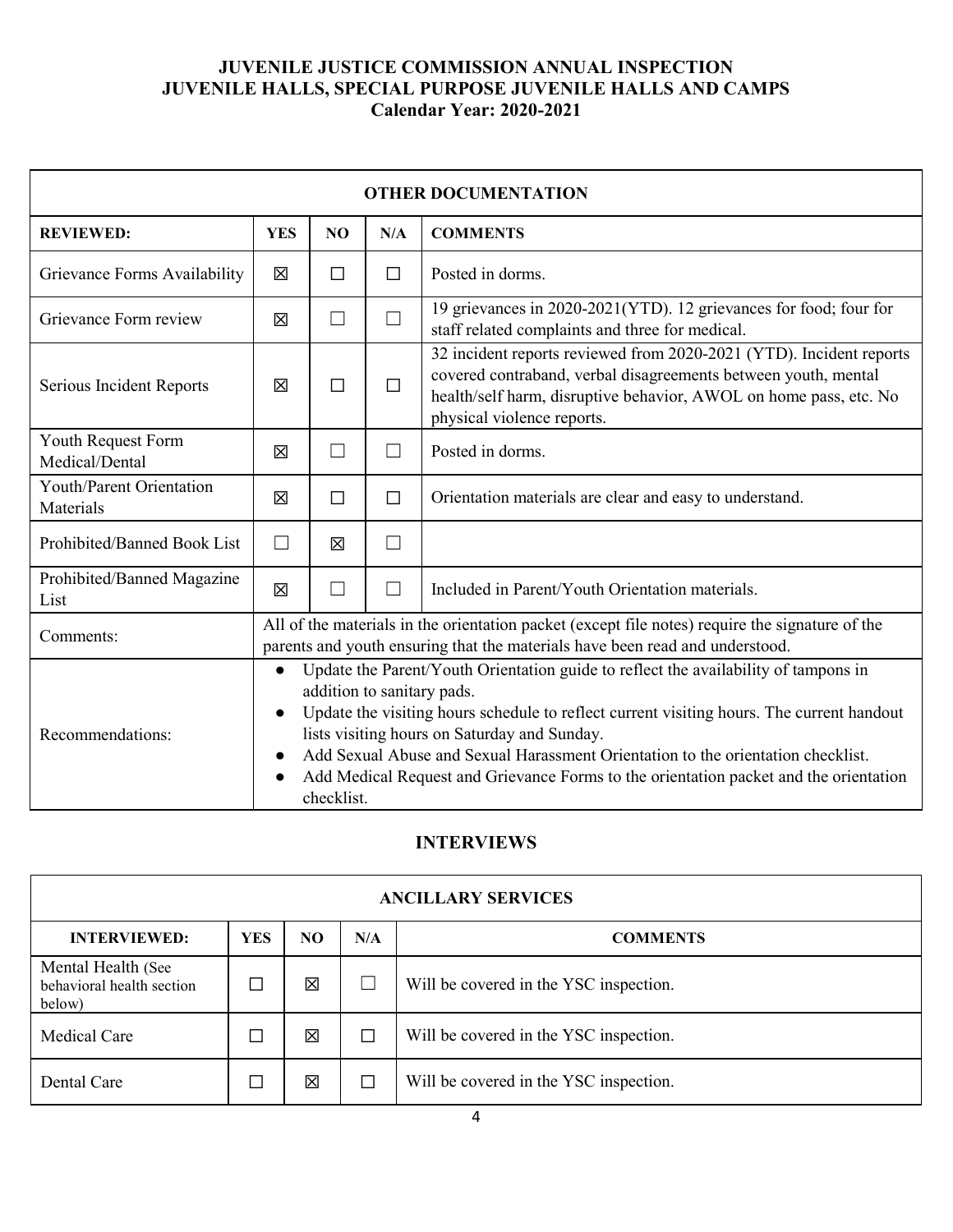| Kitchen/Dietary/Nutrition |       | 区 | Meals are now contracted by the Sheriff's department so there are no<br>cooking facilities on site. |
|---------------------------|-------|---|-----------------------------------------------------------------------------------------------------|
| Comments:                 | None. |   |                                                                                                     |
| Recommendations:          | None. |   |                                                                                                     |

| <b>YOUTH INTERVIEWS</b>                                  |                                                                                                                                                                                                                                                                                                                                                                                                                                                            |  |  |  |  |
|----------------------------------------------------------|------------------------------------------------------------------------------------------------------------------------------------------------------------------------------------------------------------------------------------------------------------------------------------------------------------------------------------------------------------------------------------------------------------------------------------------------------------|--|--|--|--|
| What was your intake and<br>orientation experience like? | Commissioner Telleria Interviews: The orientation was good and well organized.<br>Commissioner Barrack Interview: Expectations were set clearly, rules a "matter of common<br>decency."<br>Commissioner Enriquez Interview: Very smooth staff was very nice.                                                                                                                                                                                               |  |  |  |  |
| Describe your interactions<br>with medical/dental.       | Commissioner Telleria Interviews: Interactions have been good, but the dental hygienist is a<br>little weird.<br>Commissioner Barrack Interview: After filling out a form, it takes some time to get help, but<br>staff seems to be getting on top of this now.<br>Commissioner Enriquez Interview: According to youth "Dentist sucks" but the staff is sweet.                                                                                             |  |  |  |  |
| Describe your experience<br>with behavioral health.      | Commissioner Telleria Interviews: Sometimes hate going to therapy, but usually feel good<br>afterwards. It helps.<br>Commissioner Barrack Interview: Is OK participating in individual and family therapy.<br>Commissioner Enriquez interview: N/A                                                                                                                                                                                                         |  |  |  |  |
| Describe the interactions<br>between staff and youth.    | Commissioner Telleria Interviews: Youth feel valued and respected.<br>Commissioner Barrack Interview: Interactions good. Staff cares about, and talks to, youth. "It<br>is a privilege being here, rather than at the hall."<br>Commissioner Enriquez Interview: According to the youth "Mr. Clark is my favorite staff. He<br>is very kind," but some staff are rude and talk to me as if they were my parents.                                           |  |  |  |  |
| What programs do you find<br>most useful? Why?           | Commissioner Telleria Interviews: Group therapy, art, yoga (don't always like doing it, but<br>feel better afterwards).<br>Commissioner Barrack Interview: Working as a courtesy clerk at Safeway; taking college<br>courses, gardening.<br>Commissioner Enriquez Interview: Bible Studies, Girls Pop led by staff and Fly.                                                                                                                                |  |  |  |  |
| Describe the Meals/Food at<br>the facility.              | Commissioner Telleria Interviews: Food was much better when they had their own kitchen<br>and when they could cook meals. Youth like to cook with food grown in their garden.<br>Commissioner Barrack Interview: Food is not great. Likes the snacks of Goldfish, Cheese Its,<br>raisins, cookies and yogurt.<br>Commissioner Enriquez Interview: According to the youth: Food is nasty. The noodles came<br>burnt and hard. Food is often too hot to eat. |  |  |  |  |
| Describe the Grievance<br>Process.                       | Commissioner Telleria Interviews: Forms available in the dorm; fill out form; drop in box;<br>grievances collected every night. When appropriate some grievances result in mediation<br>between staff and youth or between the youth themselves.<br>Commissioner Barrack Interview: Forms are in the dorm. Most grievances are about the<br>food.                                                                                                          |  |  |  |  |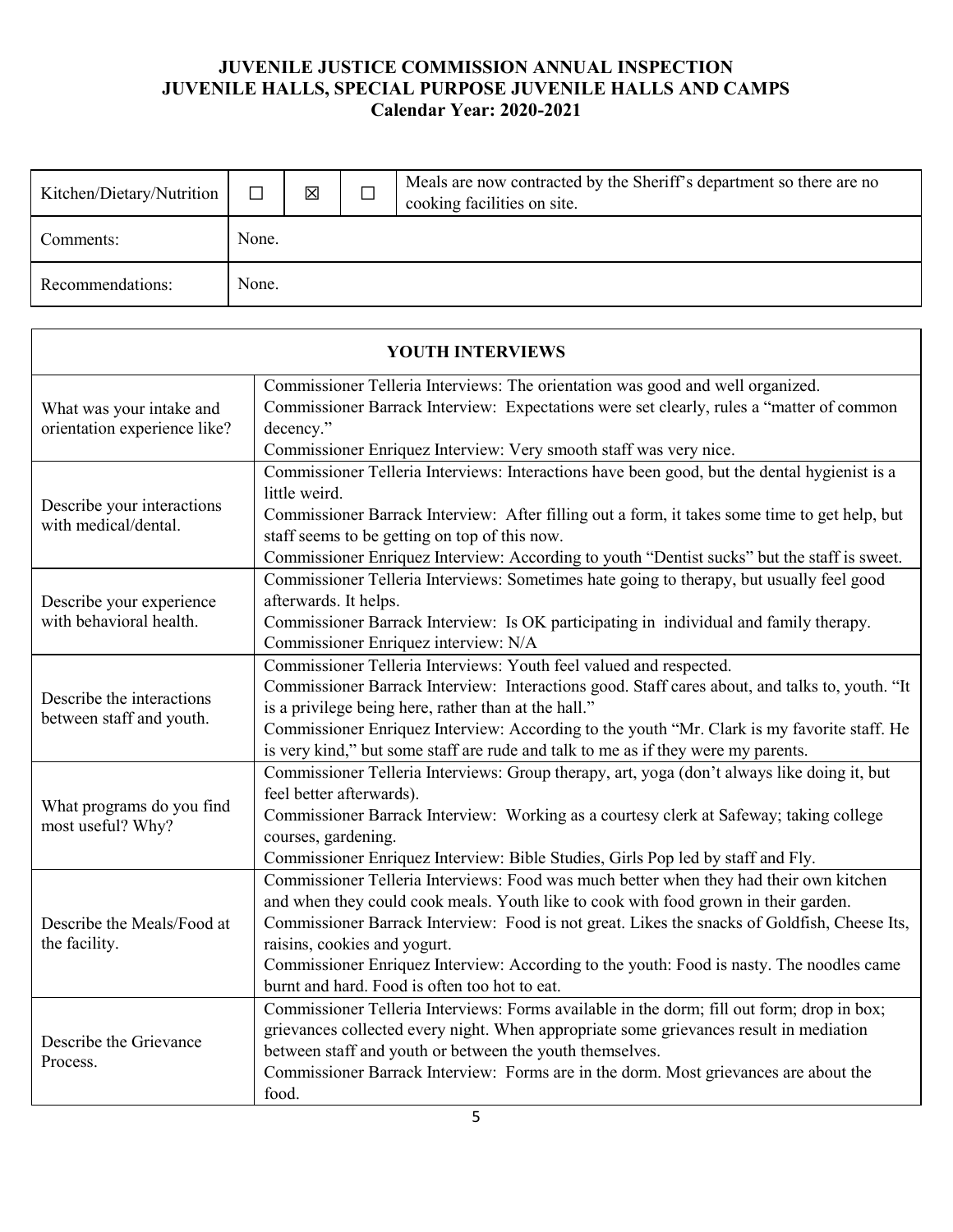|                                            | Commissioner Enriquez Interview: I have not filed a grievance because I feel like I will get in<br>trouble and staff will no longer like me.                                                                                                                                                                                                                                                                                                                                                                                      |
|--------------------------------------------|-----------------------------------------------------------------------------------------------------------------------------------------------------------------------------------------------------------------------------------------------------------------------------------------------------------------------------------------------------------------------------------------------------------------------------------------------------------------------------------------------------------------------------------|
|                                            | Commissioner Telleria Interviews: Youth mentioned Brighter Day, Yoga, Bible Study, Art<br>Therapy, LMA                                                                                                                                                                                                                                                                                                                                                                                                                            |
| Describe your current<br>programming.      | Commissioner Barrack Interviews: Doesn't like Yoga--gym is dirty. Works 24 hrs/week at<br>Safeway. Loves her CASA volunteer. Punishment for poor behavior is eliminating programs                                                                                                                                                                                                                                                                                                                                                 |
|                                            | and staying in your room for one hour.<br>Commissioner Enriquez Interview: Bible studies, FLY, AYP everything is on pause because<br>of COVID.                                                                                                                                                                                                                                                                                                                                                                                    |
| Describe telephone and                     | Commissioner Telleria Interviews: Youth said they could make calls on Tues, Thurs, Sat and<br>Sun and can have in-person visits on Wed and Sun.                                                                                                                                                                                                                                                                                                                                                                                   |
| visiting schedules.                        | Commissioner Enriquez Interview: 10-11 mins very short and zoom calls for now, but<br>sometimes there is no privacy because no earpods.                                                                                                                                                                                                                                                                                                                                                                                           |
| Describe a typical day at the<br>facility. | Commissioner Telleria Interviews: Get up at 8; breakfast at 8:10; school from 9-2 (lunch at<br>12:15); downtime 2-3; LMA at 3; dinner at 4:30; snack around 6:30; got to YSC at 8:30;<br>lights out around 10.<br>Commissioner Barrack Interview: A typical Saturday includes cleaning the bathroom and her<br>dorm room and then getting to do personal things like nails and shaving.<br>Commissioner Enriquez Interview: Wake up, eat, school and go back to the dorm. We walk<br>and don't get to spend time outside so much. |
| Summary of youth interview:                | Commissioner Barrack Interview: Youth was very excited to be counting down the days she<br>had left at Camp Kemp. She was very happy to be there as opposed to YSC, however, and<br>really appreciated the staff's caring approach, her CASA, and the chance to have a job.                                                                                                                                                                                                                                                       |
| Comments                                   | Commissioner Telleria Interviews: Best thing about Camp Kemp - home passes, being out of<br>the dorm most of the day, outings, interactions with staff. Worst thing about Camp Kemp -<br>having to be here, although it's much better to be in a home-like setting rather than at the YSC<br>and having to deal with other youth.                                                                                                                                                                                                 |
| Recommendations:                           | None.                                                                                                                                                                                                                                                                                                                                                                                                                                                                                                                             |

| <b>BEHAVIORAL HEALTH</b> |                                      |  |  |  |
|--------------------------|--------------------------------------|--|--|--|
| Caseload Ratio           | Unknown.                             |  |  |  |
| Youth Experience         | See youth interviews.                |  |  |  |
| Programming Offered      | See activities and programs section. |  |  |  |
| Comments:                | No clinician on site to interview.   |  |  |  |
| Recommendations:         | None.                                |  |  |  |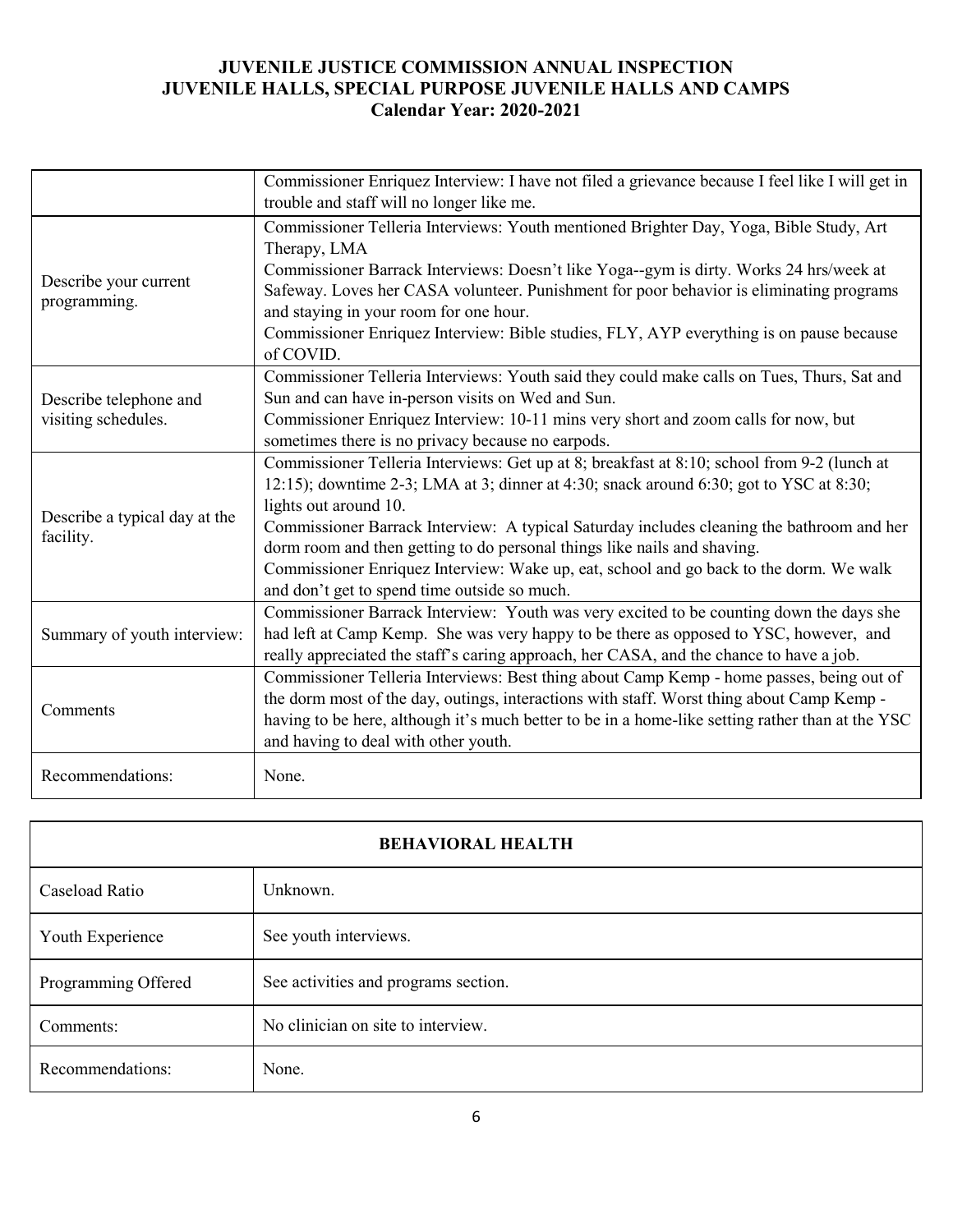| <b>STAFFING</b>                                                                                                               |            |                                                                                                       |        |                                                                                                                                                                             |
|-------------------------------------------------------------------------------------------------------------------------------|------------|-------------------------------------------------------------------------------------------------------|--------|-----------------------------------------------------------------------------------------------------------------------------------------------------------------------------|
|                                                                                                                               | <b>YES</b> | NO.                                                                                                   | N/A    | <b>COMMENTS</b>                                                                                                                                                             |
| Does the facility maintain<br>mandated awake ratios?<br>(1:10)                                                                | 区          | $\Box$                                                                                                | $\Box$ | There are four staff members for the five youth currently in residence.                                                                                                     |
| Does the facility maintain<br>mandated sleeping ratios? (1:30)                                                                | П          | $\Box$                                                                                                | 区      | Youth go to YSC to sleep each night.                                                                                                                                        |
| Are staff/youth interactions<br>respectful?                                                                                   | 冈          | $\Box$                                                                                                | $\Box$ | We observed comfortable and respectful interactions during the<br>inspection. Staff report good relationships, especially between youth<br>and their individual counselors. |
| Are there enough supervisors<br>to supervise staff?                                                                           | 区          | $\Box$                                                                                                | $\Box$ | A senior staff member (ISM or GS3) is always on duty.                                                                                                                       |
| Is Diversity reflected in the<br>workforce?                                                                                   | 冈          | $\Box$                                                                                                | $\Box$ | The staff includes Black, Latino, and Asian members.                                                                                                                        |
| Are staffing levels adequate<br>to ensure required programs,<br>activities, and services are<br>provided, as required by law? | 冈          | $\Box$                                                                                                | $\Box$ | All required services and activities are provided.                                                                                                                          |
| Percentage of bilingual/<br>multilingual staff members?                                                                       |            | Several staff members speak Spanish. They have not had a need for any other language to be<br>spoken. |        |                                                                                                                                                                             |
| Comments:                                                                                                                     | None.      |                                                                                                       |        |                                                                                                                                                                             |
| Recommendations:                                                                                                              | None.      |                                                                                                       |        |                                                                                                                                                                             |

| <b>INTAKE/ADMISSION</b>                      |            |                                                                                                              |     |                                                                                                                                                          |
|----------------------------------------------|------------|--------------------------------------------------------------------------------------------------------------|-----|----------------------------------------------------------------------------------------------------------------------------------------------------------|
|                                              | <b>YES</b> | NO.                                                                                                          | N/A | <b>COMMENTS</b>                                                                                                                                          |
| Are youth searched during<br>intake?         | ⊠          |                                                                                                              | ΙI  | Primary intake is conducted at YSC, not at Camp Kemp, however,<br>youth are wanded and searched upon return to Camp (i.e., court,<br>outings, home pass) |
| Can youth make phone calls<br>during intake? |            |                                                                                                              | 区   | Staff call parents at admittance to Camp Kemp.                                                                                                           |
| Comments:                                    |            | Intake at Camp Kemp includes an orientation with the youth, their parents, StarVista, BHRS<br>and Probation. |     |                                                                                                                                                          |
| Recommendations:                             | None.      |                                                                                                              |     |                                                                                                                                                          |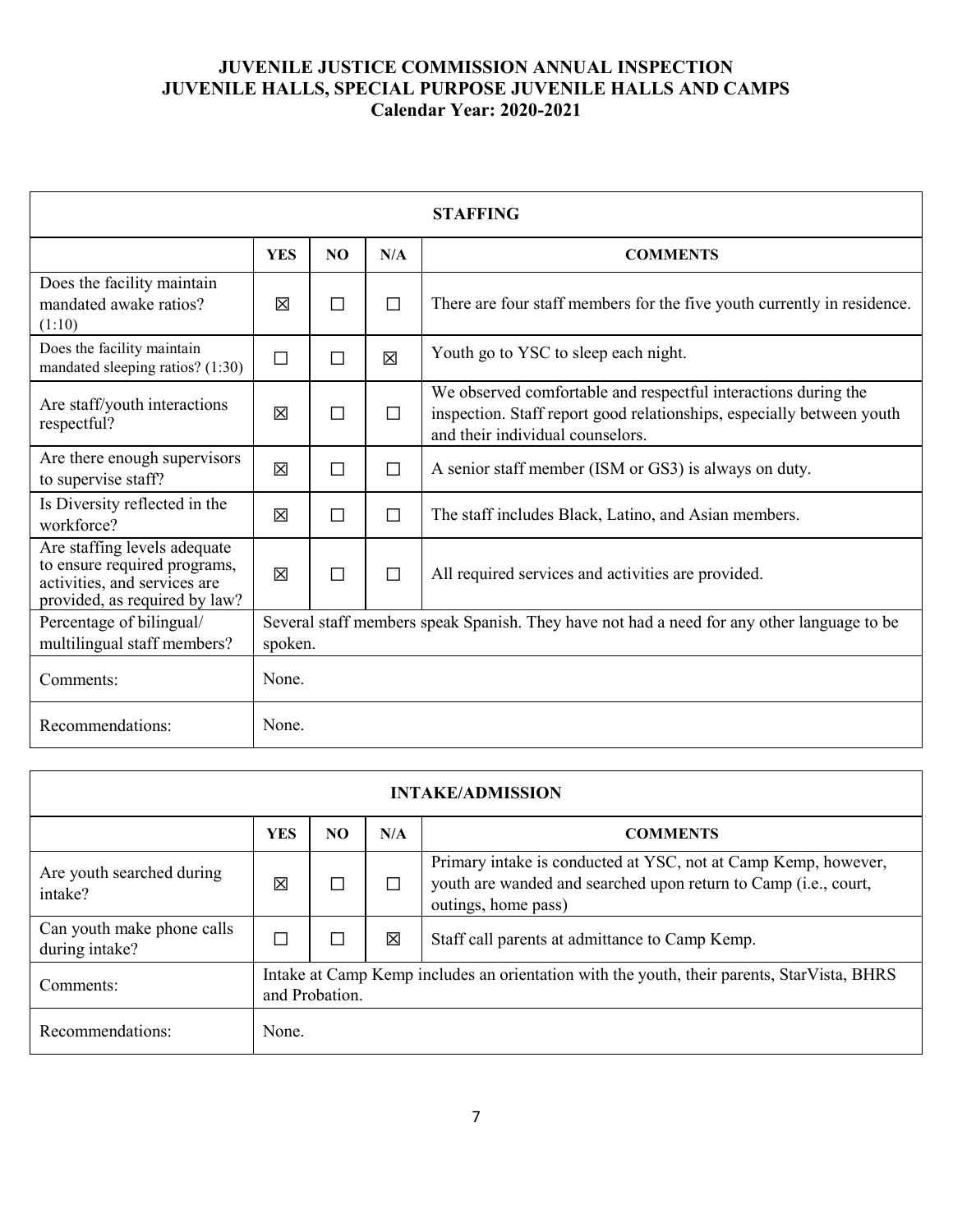| <b>ORIENTATION OF YOUTH</b>                    |            |     |     |                                                                                                                                                                                                                                                                                                                                                      |
|------------------------------------------------|------------|-----|-----|------------------------------------------------------------------------------------------------------------------------------------------------------------------------------------------------------------------------------------------------------------------------------------------------------------------------------------------------------|
|                                                | <b>YES</b> | NO. | N/A | <b>COMMENTS</b>                                                                                                                                                                                                                                                                                                                                      |
| How are youth orientated?                      | 冈          |     |     | An orientation meeting is held with the youth, their parents, BHRS,<br>StarVista, and Probation where each area sets expectations. Youth<br>and parents are given a packet and asked to sign it. If an orientation<br>meeting cannot be held with all participants present, a separate<br>orientation meeting will be scheduled with missing groups. |
| Do youth understand rules<br>and expectations? | 冈          |     | П   | In addition to the orientation, youth learn from each other. Their<br>counselor checks in frequently and answers any questions.                                                                                                                                                                                                                      |
| Are rules and grievance<br>procedures posted?  | 冈          |     | m,  | Rules and grievance procedures are posted in the dorms.                                                                                                                                                                                                                                                                                              |
| Comments:                                      | None.      |     |     |                                                                                                                                                                                                                                                                                                                                                      |
| Recommendations:                               | None.      |     |     |                                                                                                                                                                                                                                                                                                                                                      |

| <b>ACTIVITIES AND PROGRAMS</b>                          |            |                |     |                                                                                                                                                                                                                                                                                                                                                                                        |  |
|---------------------------------------------------------|------------|----------------|-----|----------------------------------------------------------------------------------------------------------------------------------------------------------------------------------------------------------------------------------------------------------------------------------------------------------------------------------------------------------------------------------------|--|
|                                                         | <b>YES</b> | N <sub>O</sub> | N/A | <b>COMMENTS</b>                                                                                                                                                                                                                                                                                                                                                                        |  |
| <b>Telephone Access</b><br>(Ongoing)                    | 冈          | П              | П   | Youth are allowed to call their parents/guardians for 10 minutes, four<br>times a week. Calls to/from lawyers, social workers, probation officers,<br>clergy and CASAs are also permitted.                                                                                                                                                                                             |  |
| Correspondence                                          | 区          | П              | П   | Youth are allowed to write and receive mail daily, which is screened by<br>staff. Mail can't be sent to a correctional facility or anyone on probation.                                                                                                                                                                                                                                |  |
| Visiting $(2-hr)$ min per<br>week)                      | 区          | П              | П   | Visiting hours are Wednesdays 6:00-7:00 pm and 7:00-8:00 pm, and<br>Sunday from 1:00-2:00 pm or 2:00-3:00 pm. Two visitors permitted per<br>visit, who must be pre-approved by the youth's Probation officer. Zoom<br>calls are available.                                                                                                                                             |  |
| Recreation (at least 1-hr of<br>unscheduled activities) | 区          | П              | П   | Recreation can include movies, games, reading, writing, drawing, walks<br>$&$ hikes. The 5:00-6:00 pm time slot is unscheduled.                                                                                                                                                                                                                                                        |  |
| Exercise (at least 1-hr+ of<br>daily LMA)               | 区          | П              | П   | LMA exercise can include PE classes, volleyball, and workouts in the<br>gym.                                                                                                                                                                                                                                                                                                           |  |
| Regular Programming<br>(please describe)                | 区          | П              | П   | Year-round school is from 9:00 am to 2:00 pm on Monday, Tuesday,<br>Thursday and Friday and from 9:00 to 12:15 on Wednesday.<br>Programming varies by day of the week. Afternoons can include Yoga,<br>Expressive Art, RTS Groups, AOD, Reflections, and LMA. After dinner<br>programs include: Healthy Choices, Brighter Day, Bible Study, Art<br>Therapy, Beauty Night or Book Club. |  |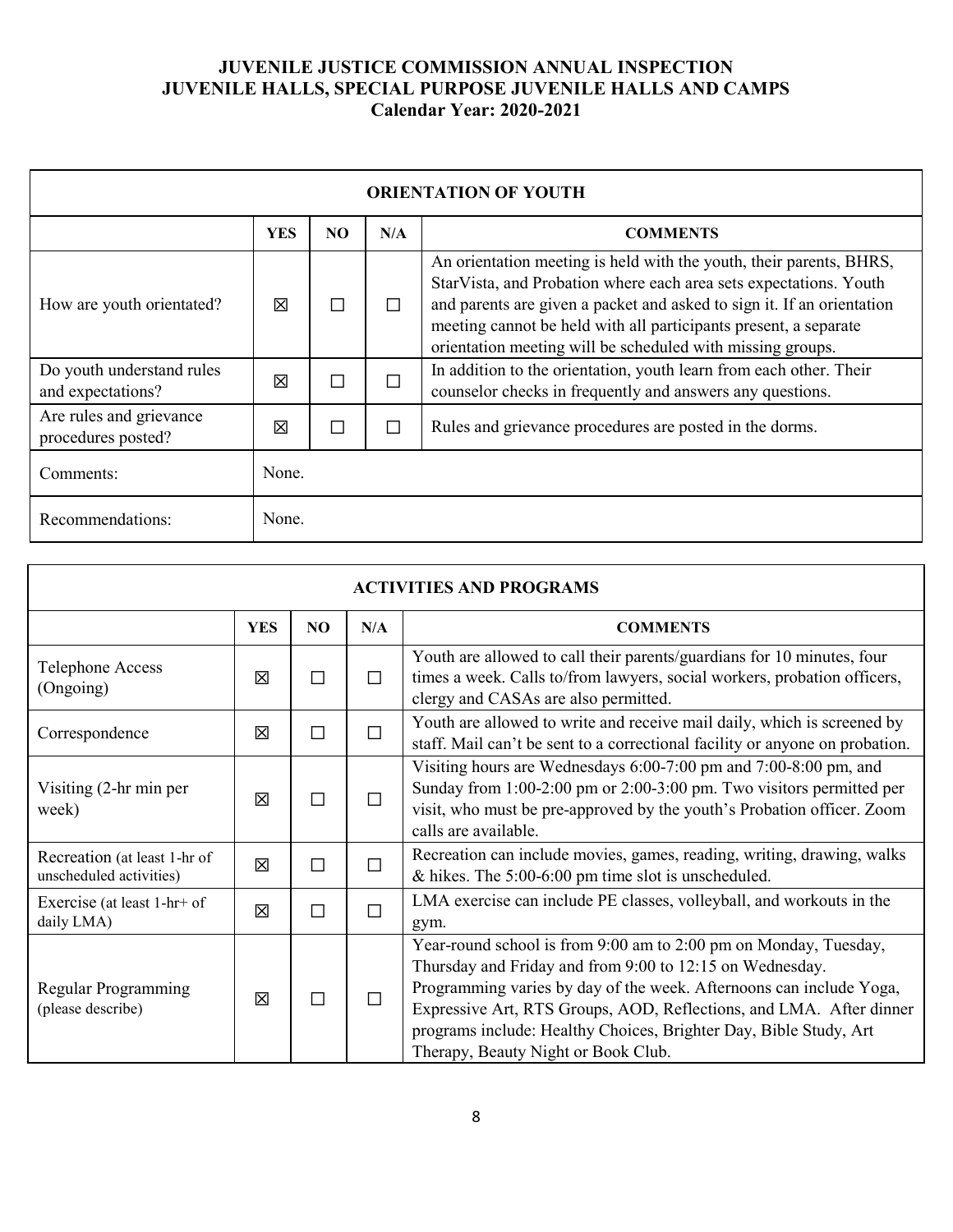| Special Programming<br>(please describe)        | 区 | $\Box$                                                                                                                                                        | $\Box$ | The staff at times take youth for special outings, which have included<br>bowling, roller blading, and hikes. For a youth who is having a difficult<br>time, staff tries to provide special programming to meet individual<br>needs.                                                                                                                                                 |  |  |
|-------------------------------------------------|---|---------------------------------------------------------------------------------------------------------------------------------------------------------------|--------|--------------------------------------------------------------------------------------------------------------------------------------------------------------------------------------------------------------------------------------------------------------------------------------------------------------------------------------------------------------------------------------|--|--|
| Counseling                                      | 区 | $\Box$                                                                                                                                                        | $\Box$ | There is individual counseling once a week and family counseling once a<br>week.                                                                                                                                                                                                                                                                                                     |  |  |
| Family Reunification and<br>Counseling          | 区 | □                                                                                                                                                             | $\Box$ | Reunification is part of weekly family therapy sessions. Staff ensure that<br>family relationships are going well before providing home passes.                                                                                                                                                                                                                                      |  |  |
| <b>Substance Abuse</b>                          | 区 | $\Box$                                                                                                                                                        | $\Box$ | AOD classes are held on Monday and Thursday afternoons.                                                                                                                                                                                                                                                                                                                              |  |  |
| Cognitive Behavioral                            | 区 | $\Box$                                                                                                                                                        | $\Box$ | Staff is trained to teach an 18 week course on cognitive behavior skills,<br>including decision making, life skills, and financial literacy including<br>pros and cons of credit cards, savings accounts, etc.                                                                                                                                                                       |  |  |
| Victim Awareness/<br><b>Restorative Justice</b> | 区 | $\Box$                                                                                                                                                        | $\Box$ | FLY and Rape Trauma Services (RTS) provide these programs.                                                                                                                                                                                                                                                                                                                           |  |  |
| <b>Vocational Training</b>                      | 区 | □                                                                                                                                                             | $\Box$ | Brighter Day, put on by Pastor Calvin, trains youth in job interviewing,<br>job preparation and expectations. He has facilitated hiring of youth at<br>Safeway. A new contract for a culinary program is expected to be in<br>place in 6 weeks. It will be 3-5pm, 2 days/week and include food<br>handling certification. The Girl led by staff also covers vocational<br>resources. |  |  |
| Post-Secondary Education                        | 区 | $\Box$                                                                                                                                                        | $\Box$ | Classes from College of San Mateo through Project Change are<br>available.                                                                                                                                                                                                                                                                                                           |  |  |
| <b>Work Programs</b>                            | X | $\Box$                                                                                                                                                        | $\Box$ | Currently, one youth is working at Safeway. Probation provides<br>transportation to and from work. One youth, who left last month, saved<br>\$4000 from working at Safeway. Staff has helped youth get ID's, driving<br>permits, and applications for SSN to help them in job searches.                                                                                              |  |  |
| <b>Community Services</b>                       | 区 | $\Box$                                                                                                                                                        | $\Box$ | Youth have participated in food deliveries for Samaritan House and<br>organized donations (led and coordinated by staff). They have worked in<br>the community garden and have made masks for distribution in the<br>community.                                                                                                                                                      |  |  |
| <b>Parenting Classes</b>                        | 区 | □                                                                                                                                                             | $\Box$ | Star Vista's programs deal with family relationships and are directed<br>toward family reunification. The camp has had pregnant youth in the<br>past who were counseled individually by the Medical Staff.                                                                                                                                                                           |  |  |
| <b>Sexual Harassment Classes</b>                | 区 | $\Box$                                                                                                                                                        | $\Box$ | Offered by RTS.                                                                                                                                                                                                                                                                                                                                                                      |  |  |
| Religious Activities                            | 区 | □                                                                                                                                                             | □      | Bible study is offered once a week. A Christian service is available on<br>Sundays and a Catholic service is available on request.                                                                                                                                                                                                                                                   |  |  |
| Comments:                                       |   | Programming is varied and available throughout the day, given by outside providers and staff.<br>Staff is aware of individual needs and works to accommodate. |        |                                                                                                                                                                                                                                                                                                                                                                                      |  |  |
| Recommendations:                                |   | Even more vocational/certification resources and financial education to teach youth how to<br>manage their money, save, learn how to budget etc.              |        |                                                                                                                                                                                                                                                                                                                                                                                      |  |  |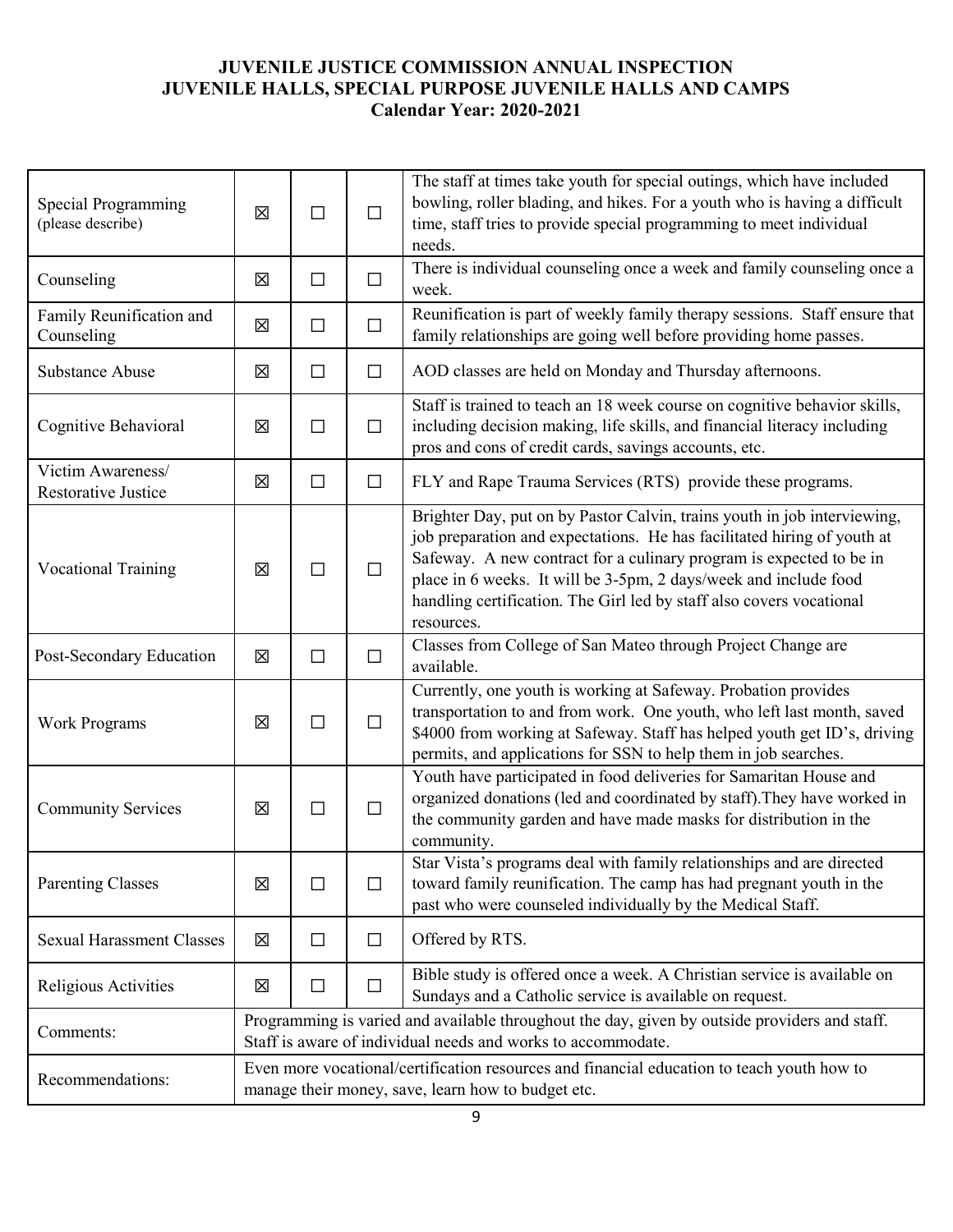| <b>USE OF FORCE</b>                                                        |                                                                                                                                             |  |  |  |  |
|----------------------------------------------------------------------------|---------------------------------------------------------------------------------------------------------------------------------------------|--|--|--|--|
| Number of Use of Force<br>Incidents reported since the<br>last Inspection. | None.                                                                                                                                       |  |  |  |  |
| Comments:                                                                  | Staff receive tactic training on Use of Force once a year. All staff carry handcuffs on them.<br>The facility has a no pepper spray policy. |  |  |  |  |
| Recommendations:                                                           | None.                                                                                                                                       |  |  |  |  |

| <b>ROOM CONFINEMENT</b>                                            |                                                                                                                                                          |  |  |  |  |  |  |
|--------------------------------------------------------------------|----------------------------------------------------------------------------------------------------------------------------------------------------------|--|--|--|--|--|--|
| Number of hours of room<br>confinement on a typical day.           | The only time they are required to be in their dorm room is from $5:00$ to $6:00$ pm every night<br>during the scheduled staff break.                    |  |  |  |  |  |  |
| Number of hours of locked<br>room confinement on a<br>typical day. | None. Individual dorm rooms are unlocked or do not have doors on them.                                                                                   |  |  |  |  |  |  |
| What time does<br>programming end for the<br>day?                  | Programming ends between 8:30 and 9:00 pm. Youth are transported to the YSC to sleep by<br>9:00 pm. They are back at Camp Kemp between 7:30 and 8:00 am. |  |  |  |  |  |  |
| Comments:                                                          | Youth have freedom to roam throughout the dorm and outside areas with permission from<br>staff.                                                          |  |  |  |  |  |  |
| Recommendations:                                                   | None.                                                                                                                                                    |  |  |  |  |  |  |

| <b>DUE PROCESS</b>      |            |     |     |                                                                                                                                                                      |
|-------------------------|------------|-----|-----|----------------------------------------------------------------------------------------------------------------------------------------------------------------------|
| <b>REVIEWED</b>         | <b>YES</b> | NO. | N/A | <b>COMMENTS</b>                                                                                                                                                      |
| Discipline Guidelines   | 図          |     | П   | Misconduct like disrespecting staff or other youth, fights or<br>contraband can lead to a mediation session and alternative<br>programming such as writing an essay. |
| <b>Grievance Trends</b> |            |     | 冈   | Most of the grievances were for food quality or quantity, followed by<br>staff related complaints and then medical issues.                                           |
| Comments:               | None.      |     |     |                                                                                                                                                                      |
| Recommendations:        | None.      |     |     |                                                                                                                                                                      |

### **MEALS/NUTRITION**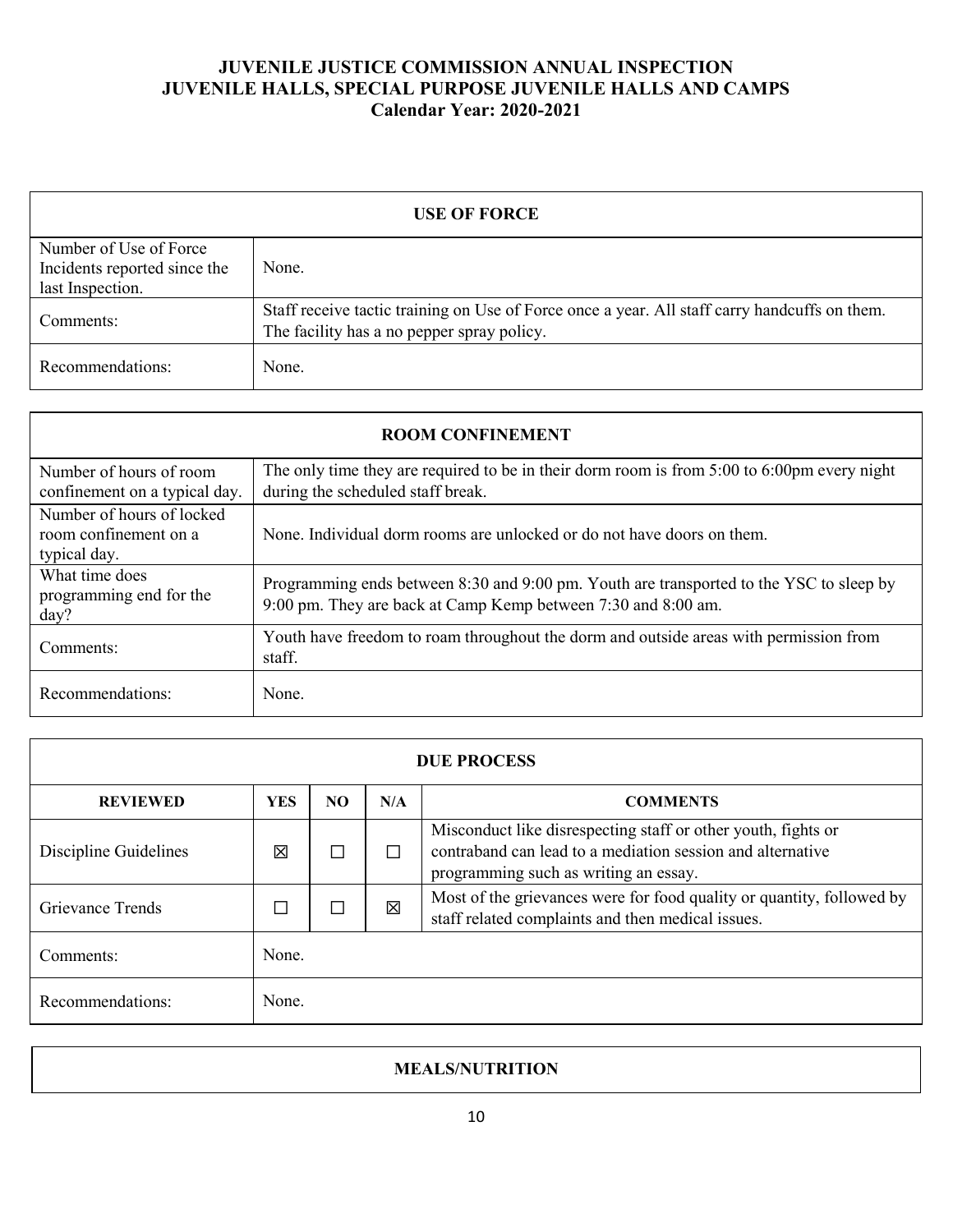|                                                                                                    | <b>YES</b> | N <sub>O</sub> | N/A    | <b>COMMENTS</b>                                                                                                                                                                                                                                                           |
|----------------------------------------------------------------------------------------------------|------------|----------------|--------|---------------------------------------------------------------------------------------------------------------------------------------------------------------------------------------------------------------------------------------------------------------------------|
| Is the meal menu posted in<br>the dayroom?                                                         | 図          | $\Box$         | $\Box$ | Menus are posted in the dorm                                                                                                                                                                                                                                              |
| Are meal servings ample?                                                                           | 区          | $\Box$         | $\Box$ | Meals are based on dietitian prescribed guidelines. Lunch the day we<br>were there included meatballs and mashed potatoes with gravy,<br>mixed vegetables, green salad and mandarin oranges. Apples and<br>raisins were available if youth were still hungry after lunch. |
| Are the meal servings<br>nutritious?                                                               | 区          | $\Box$         | $\Box$ | Protein, vegetables and fruit were all included in the lunch the day<br>we were there.                                                                                                                                                                                    |
| Are the meal servings<br>appetizing?                                                               | П          | 区              | $\Box$ | Youth were given one box with hot food and a second with cold<br>items. Chef is responsive to written requests. Condiments have<br>recently been added to make food more appealing.                                                                                       |
| Are meals heated/cooled<br>properly?                                                               | 図          | $\Box$         | $\Box$ | Food boxes are delivered twice a day, refrigerated, and heated on<br>site.                                                                                                                                                                                                |
| Are staff present and<br>supervising during meals?                                                 | 区          | $\Box$         | $\Box$ | Yes.                                                                                                                                                                                                                                                                      |
| Are Dietary/Food Services<br>Contracted out?                                                       | 区          | $\Box$         | $\Box$ | Contract with the Sheriff's department to provide meals for Camp<br>Kemp.                                                                                                                                                                                                 |
| Are meals cafeteria style<br>service or direct serve?                                              | □          | $\Box$         | 区      | Meals are direct-serve.                                                                                                                                                                                                                                                   |
| Are youth allowed to<br>converse during meals?                                                     | 区          | $\Box$         | $\Box$ | Youth sit at separate tables in the kitchen or outside if it is warm<br>enough. After about 5 minutes, when they have started eating, they<br>are allowed to converse.                                                                                                    |
| What is the length of time<br>allotted to eat?                                                     | □          | $\Box$         | 図      | 20-30 minutes.                                                                                                                                                                                                                                                            |
| Are snacks provided? If yes,<br>how often?                                                         | 区          | $\Box$         | $\Box$ |                                                                                                                                                                                                                                                                           |
| Are snacks timely, ample,<br>nutritious, and appetizing?                                           | 区          | $\Box$         | $\Box$ | Snacks include fruit, string cheese, fruit cups, pretzels, Cheez Its.                                                                                                                                                                                                     |
| Have there been any reported<br>incidents of food borne<br>illness since the last<br>Inspection?   |            | 区              | $\Box$ |                                                                                                                                                                                                                                                                           |
| Is food available outside of<br>the designated meal/snack<br>times if youth are still<br>hungry?   | 区          | $\Box$         | $\Box$ | Food trays are saved if a youth misses a meal.                                                                                                                                                                                                                            |
| Does the facility have a<br>"Canteen' or additional food<br>related program currently in<br>place? | 区          | $\Box$         | $\Box$ | Youth earn Camp bucks for good behavior which they can use to<br>purchase snacks and hygiene products.                                                                                                                                                                    |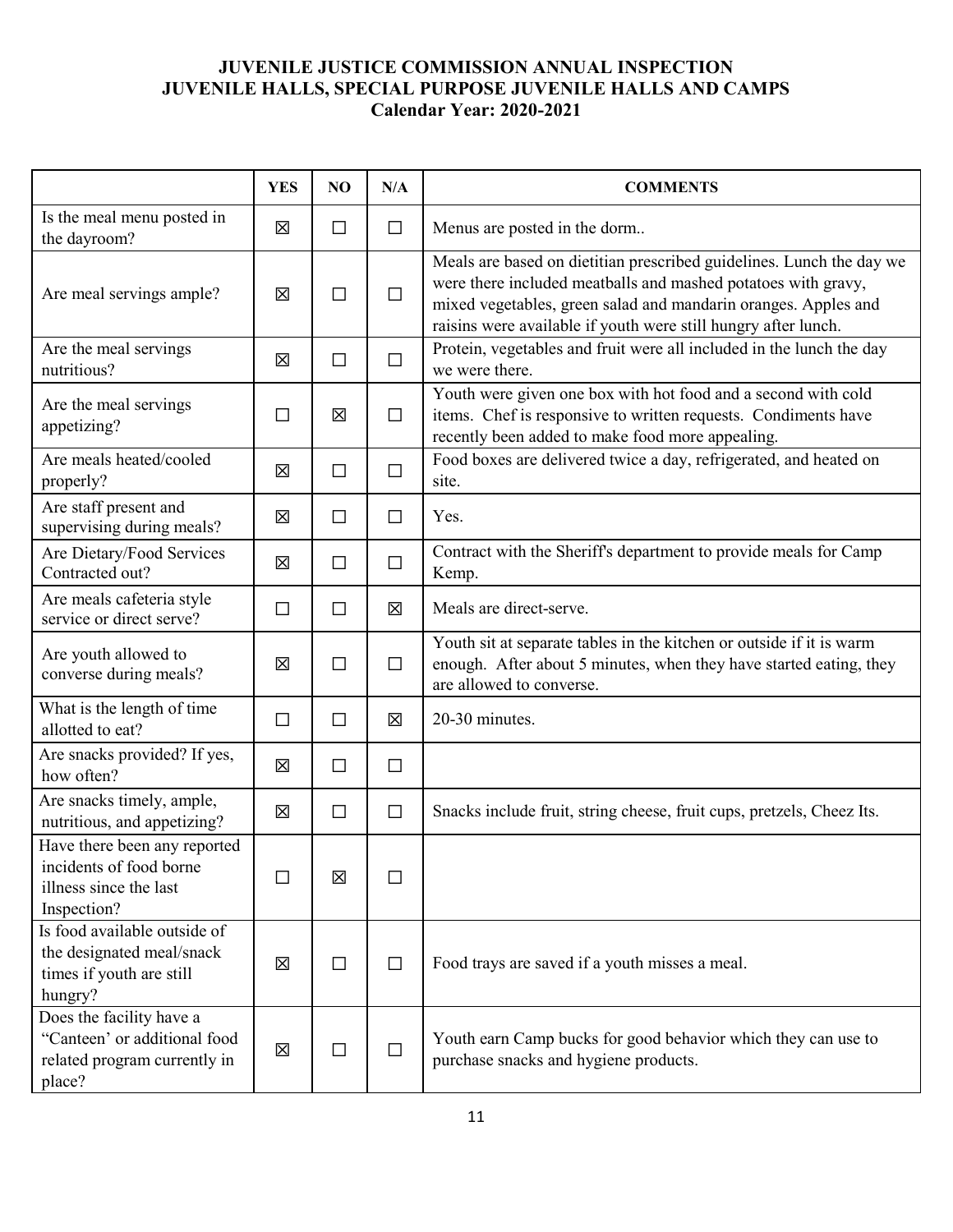| What is the protocol for<br>missed meals due to Court or<br>an unforeseen event?                         | If a youth is not eating, staff call BHRS to check in on them. If a meal is missed, it is saved<br>for youth.                                                                                                                 |
|----------------------------------------------------------------------------------------------------------|-------------------------------------------------------------------------------------------------------------------------------------------------------------------------------------------------------------------------------|
| What time is Breakfast<br>served?                                                                        | $8:00$ am.                                                                                                                                                                                                                    |
| What time is Lunch served                                                                                | $12:15$ pm.                                                                                                                                                                                                                   |
| What time is Dinner served?                                                                              | $4:30 \text{ pm}.$                                                                                                                                                                                                            |
| Who is currently responsible<br>or under contact to provide<br>Dietary/Food Services to the<br>facility? | The Sheriff's Department provides meals and delivers them twice a day. Breakfast for the<br>next day is delivered with the dinner delivery.                                                                                   |
| Comments:                                                                                                | Some attempts have been made, such as adding condiments, to make meals more appetizing.<br>Staff reported that the chef responds to written suggestions, but most grievances continue to<br>be about the quality of the food. |
| Recommendations:                                                                                         | Return to meals prepared at the camp as soon as practical. Engage the youth in meal planning<br>and nutritional requirements with the start-up of the culinary program.                                                       |

| <b>TRAUMA INFORMED APPROACHES</b> |                                                                                                                                   |  |  |  |  |
|-----------------------------------|-----------------------------------------------------------------------------------------------------------------------------------|--|--|--|--|
| Programs/Services                 | Staff are the first responders when there is an issue with a youth and practice conflict<br>resolution to de-escalate situations. |  |  |  |  |
| <b>Staff Training/Education</b>   | Staff receive NMT training as needed and requested.                                                                               |  |  |  |  |
| Comments:                         | Staff knows how to balance/transition their role from counselor to a more authoritarian role, as<br>needed.                       |  |  |  |  |
| Recommendations:                  | None.                                                                                                                             |  |  |  |  |

| <b>CULTURALLY AND LINGUISTICALLY APPROPRIATE</b> |                                                                                                                                                                   |  |  |  |  |
|--------------------------------------------------|-------------------------------------------------------------------------------------------------------------------------------------------------------------------|--|--|--|--|
| Food                                             | The menu contains mainly American food, with some Mexican and Asian food mixed in. The<br>menu changes every month, so the youth get a variety of types of foods. |  |  |  |  |
| Religion/Spirituality                            | Mainly Christian services and bible study in English, but a youth can request another religion<br>or language, which the staff will try to accomodate.            |  |  |  |  |
| <b>Books and Materials</b>                       | Books in the dorms seem to be books of interest to the youth.                                                                                                     |  |  |  |  |
| Instructions/Notices                             | Posted in English, but also available in Spanish.                                                                                                                 |  |  |  |  |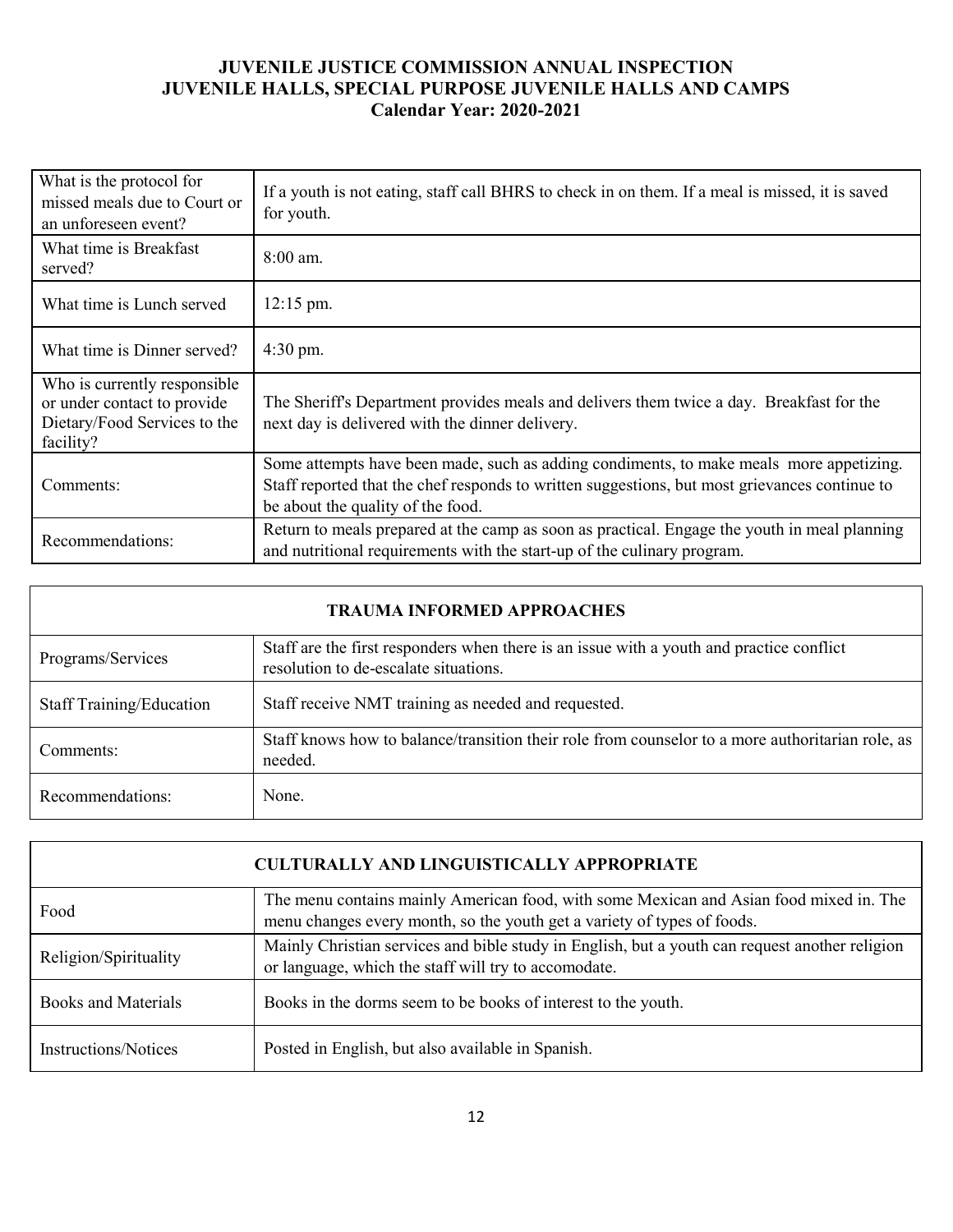| Observances/Programming         | Programming is mainly in English language, however a lot of staff are bilingual. |
|---------------------------------|----------------------------------------------------------------------------------|
| <b>Staff Education/Training</b> | Staff usually will take a course on Cultural Humility.                           |
| <b>Comments</b>                 | None.                                                                            |
| Recommendations                 | None.                                                                            |

| <b>LGBTOI</b>                   |                                                                                                                                                       |  |  |  |  |  |
|---------------------------------|-------------------------------------------------------------------------------------------------------------------------------------------------------|--|--|--|--|--|
| <b>Observances</b>              | Staff observe youth's personal pronoun choices and are able to request whether a male or<br>female staff member searches them.                        |  |  |  |  |  |
| Accommodations                  | Youth are allowed their preference of clothes and can wear binders. Youth are allowed to go<br>to the Pride Center and have access to their services. |  |  |  |  |  |
| <b>Staff Education/Training</b> | Staff have to attend mandatory LGBTQI training and are elective thereafter.                                                                           |  |  |  |  |  |
| Comments:                       | Staff currently have a transgender youth and have had transgender youth at the facility in the<br>past. They are sensitive to their needs.            |  |  |  |  |  |
| Recommendations:                | None.                                                                                                                                                 |  |  |  |  |  |

| <b>USE OF TECHNOLOGY</b> |                                                                                                                                                                                                                                                                                                                                  |  |  |  |  |  |
|--------------------------|----------------------------------------------------------------------------------------------------------------------------------------------------------------------------------------------------------------------------------------------------------------------------------------------------------------------------------|--|--|--|--|--|
| In School/Classroom      | Chrome books are available in the classrooms, which have electronic white boards and<br>projectors. Wi-fi is through a hotspot that only works in the classrooms, library or in the<br>courtyard near the classroom doors. Students may use chrome books outside of school hours,<br>as long as they stay within the wi-fi zone. |  |  |  |  |  |
| On Housing Unit          | Youth can make Zoom calls to their family from the staff room in the dorm. There are two<br>TVs in the dorm.                                                                                                                                                                                                                     |  |  |  |  |  |
| Comments:                | None.                                                                                                                                                                                                                                                                                                                            |  |  |  |  |  |
| Recommendations:         | None.                                                                                                                                                                                                                                                                                                                            |  |  |  |  |  |

# **PHYSICAL INSPECTION**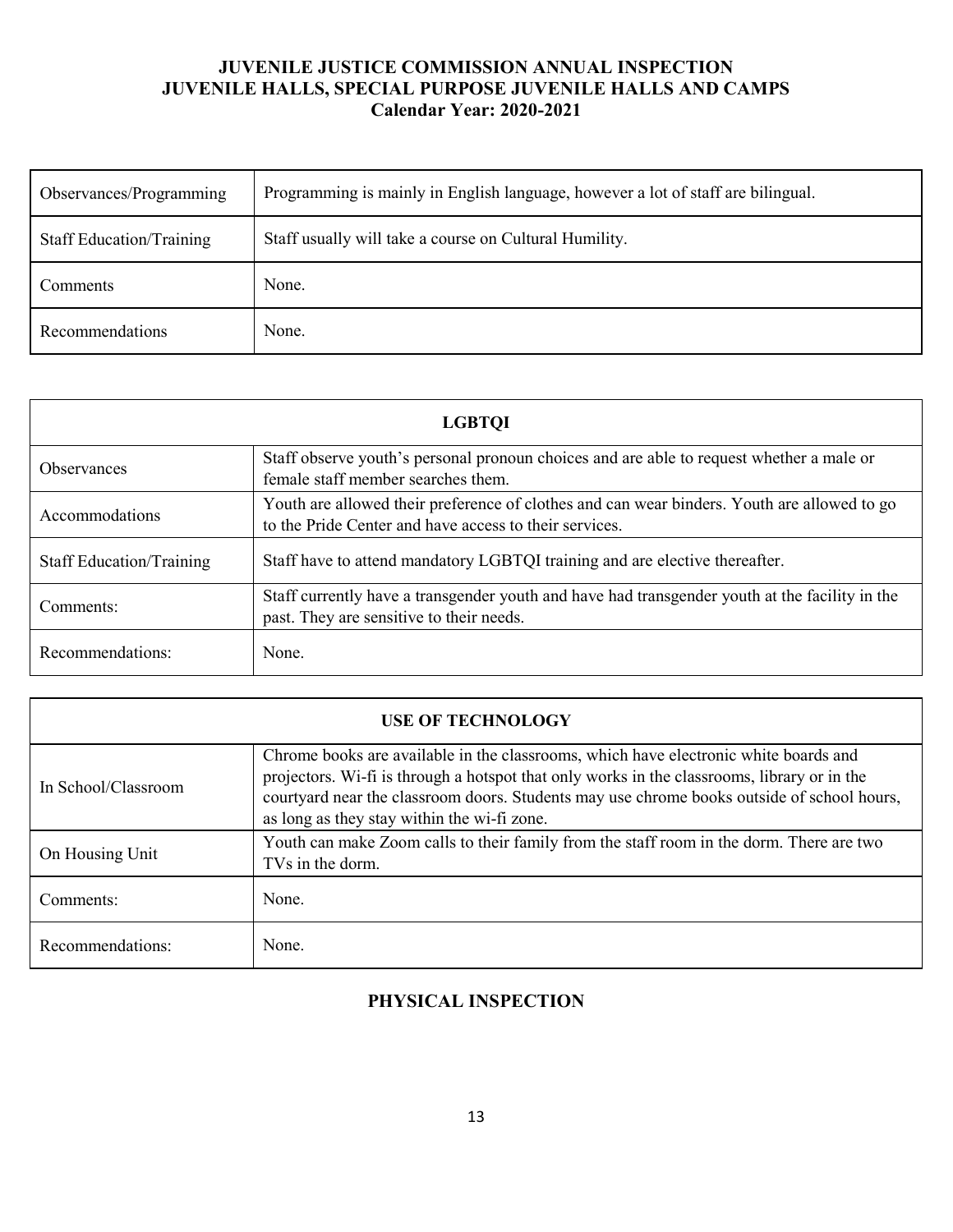| <b>ADMINISTRATION</b>                                         |                                                                                         |        |        |                                                                      |  |  |
|---------------------------------------------------------------|-----------------------------------------------------------------------------------------|--------|--------|----------------------------------------------------------------------|--|--|
| <b>AREA REVIEWED</b>                                          | <b>YES</b><br>N <sub>O</sub><br>N/A<br><b>COMMENTS</b>                                  |        |        |                                                                      |  |  |
| <b>Facility Perimeter</b>                                     | 区                                                                                       | $\Box$ | $\Box$ | N/A                                                                  |  |  |
| Cleanliness                                                   | 区                                                                                       | $\Box$ | $\Box$ | Things are kept tidy in dorms, bathroom, living space areas, closeth |  |  |
| Facility Paint, Gutters,<br>Ceiling, Windows, Roof,<br>Drains | 区                                                                                       | $\Box$ | $\Box$ | Desks need to be repainted. Windows should be cleaned.               |  |  |
| Ventilation                                                   | $\Box$<br>$\Box$<br>区<br>AC is on inside dorms and youth are able to open their windows |        |        |                                                                      |  |  |
| Comments:                                                     | None.                                                                                   |        |        |                                                                      |  |  |
| Recommendations:                                              | Have a deeper cleaning in the Gym.                                                      |        |        |                                                                      |  |  |

| <b>EXTERIOR OF LOCKED FACILITY</b>     |                                                                                                                                                                         |   |                            |                                                                                                                                                           |  |  |
|----------------------------------------|-------------------------------------------------------------------------------------------------------------------------------------------------------------------------|---|----------------------------|-----------------------------------------------------------------------------------------------------------------------------------------------------------|--|--|
| <b>AREA REVIEWED</b>                   | <b>YES</b><br>NO.<br>N/A<br><b>COMMENTS</b>                                                                                                                             |   |                            |                                                                                                                                                           |  |  |
| Open Green Space, Lawns<br>and Gardens | 冈                                                                                                                                                                       | П | П                          | Space is inviting and available for walks. Youth enjoy gardening in<br>individual planter boxes. Tables are set up when it is possible to eat<br>outside. |  |  |
| Concrete/Asphalt Walkways              | 冈                                                                                                                                                                       | П | П                          | No issues noted.                                                                                                                                          |  |  |
| Exercise/Recreation Areas<br>Outdoor   | 冈                                                                                                                                                                       | П | □                          | Volleyball is a popular activity.                                                                                                                         |  |  |
| <b>Facility Paint and Windows</b>      | 冈                                                                                                                                                                       | П | П                          | No issues noted.                                                                                                                                          |  |  |
| Doors, Gates, and Fencing              | 区                                                                                                                                                                       | П | П                          | No issues noted.                                                                                                                                          |  |  |
| Gutters, Roof, Drains                  | П                                                                                                                                                                       | 区 | Did not inspect.<br>$\Box$ |                                                                                                                                                           |  |  |
| Security and Lighting                  | 冈                                                                                                                                                                       | П | $\Box$                     | Security, entering the building is adequate; lighting not inspected.                                                                                      |  |  |
| Comments:                              | Inadequate parking has long been an issue. There have been no upgrades to the space this<br>year. Staff requested funding the improvements, but the request was denied. |   |                            |                                                                                                                                                           |  |  |
| Recommendations:                       | None.                                                                                                                                                                   |   |                            |                                                                                                                                                           |  |  |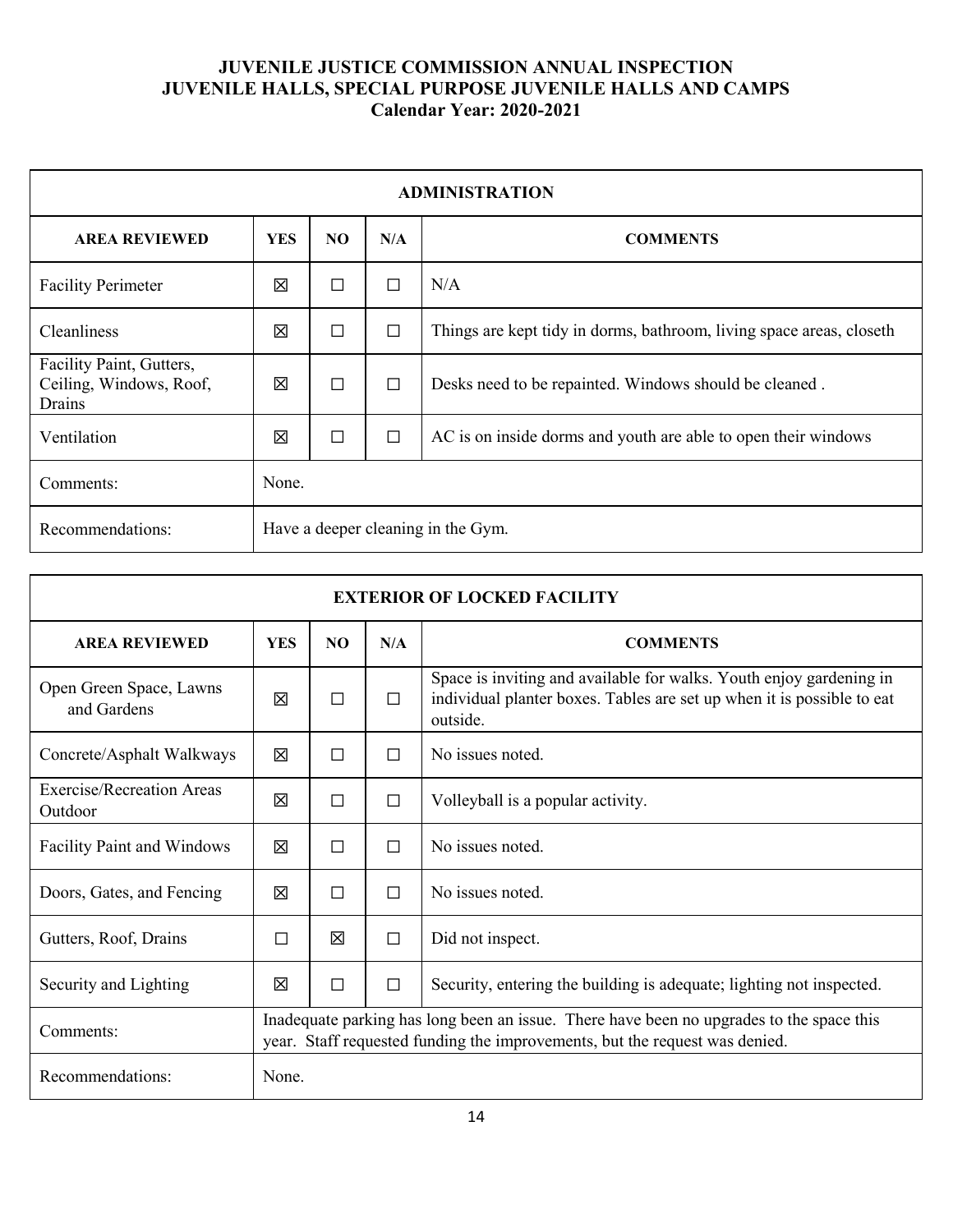| <b>INTERIOR OF LOCKED FACILITY</b> |            |        |        |                                                                                                                                                                                                |  |  |  |
|------------------------------------|------------|--------|--------|------------------------------------------------------------------------------------------------------------------------------------------------------------------------------------------------|--|--|--|
| <b>AREA REVIEWED</b>               | <b>YES</b> | NO     | N/A    | <b>COMMENTS</b>                                                                                                                                                                                |  |  |  |
| Living Areas                       | 区          | $\Box$ | $\Box$ | The living area was warm and inviting.                                                                                                                                                         |  |  |  |
| Cleanliness                        | 区          | $\Box$ | $\Box$ | Camp Kemp is free of litter or debris. After lunch the youth threw<br>away the trash, cleared our plates and cleaned the tabletops. They are<br>also doing a good job keeping the dorms clean. |  |  |  |
| Furnishings                        | 図          | $\Box$ | $\Box$ | Painting on the front desk inside the dorms should be repainted.                                                                                                                               |  |  |  |
| Fixtures                           | 図          | $\Box$ | $\Box$ | The fixtures appeared to be in good working order.                                                                                                                                             |  |  |  |
| Upkeep                             | 区          | $\Box$ | $\Box$ | Camp Kemp is in good condition. The furniture in the dooms is dated,<br>but well maintained.                                                                                                   |  |  |  |
| Safe Storage of Chemicals          | 区          | $\Box$ | $\Box$ | Did not see any chemicals, except for cleaning sprays used for daily<br>cleaning. They were all in their specified locations.                                                                  |  |  |  |
| <b>Sleeping Space</b>              | 区          | $\Box$ | $\Box$ | The sleeping space in most of the rooms can accommodate six girls.<br>Each girl has her own room, which is great, but the empty beds make<br>the space look lonely.                            |  |  |  |
| <b>Beds</b>                        | 区          | $\Box$ | $\Box$ | The beds are molded plastic rather than metal.                                                                                                                                                 |  |  |  |
| Mattresses                         | 区          | $\Box$ | $\Box$ | The mattresses are similar to the mattresses used at the YSC. They are<br>thin and don't look comfortable.                                                                                     |  |  |  |
| Pillows                            | 区          | $\Box$ | $\Box$ | Each youth is provided a pillow                                                                                                                                                                |  |  |  |
| <b>Blankets</b>                    | 区          | $\Box$ | $\Box$ | Youth can have up to two blankets.                                                                                                                                                             |  |  |  |
| Day Rooms                          | 区          | $\Box$ | $\Box$ | The day room was neat. One highlight is the positive affirmation wall,<br>where youth can leave positive statements for staff or other youth.                                                  |  |  |  |
| Gym/Exercise Room                  | 区          | $\Box$ | П      | The gym/exercise room was inviting and was well stocked.                                                                                                                                       |  |  |  |
| Classrooms                         | 区          | $\Box$ | $\Box$ | The classrooms were clean and smelled great thanks to the use of<br>aromatherapy by the teacher.                                                                                               |  |  |  |
| Restrooms                          | 区          | $\Box$ | $\Box$ | The restrooms were clean, however there were several empty rolls of<br>toilet paper tubes sitting on the metal rail rather than the trash can.                                                 |  |  |  |
| Showers                            | 区          | $\Box$ | $\Box$ | The showers were generally clean.                                                                                                                                                              |  |  |  |
| Temperature                        | 区          | $\Box$ | $\Box$ | Temperature in the building is very comfortable                                                                                                                                                |  |  |  |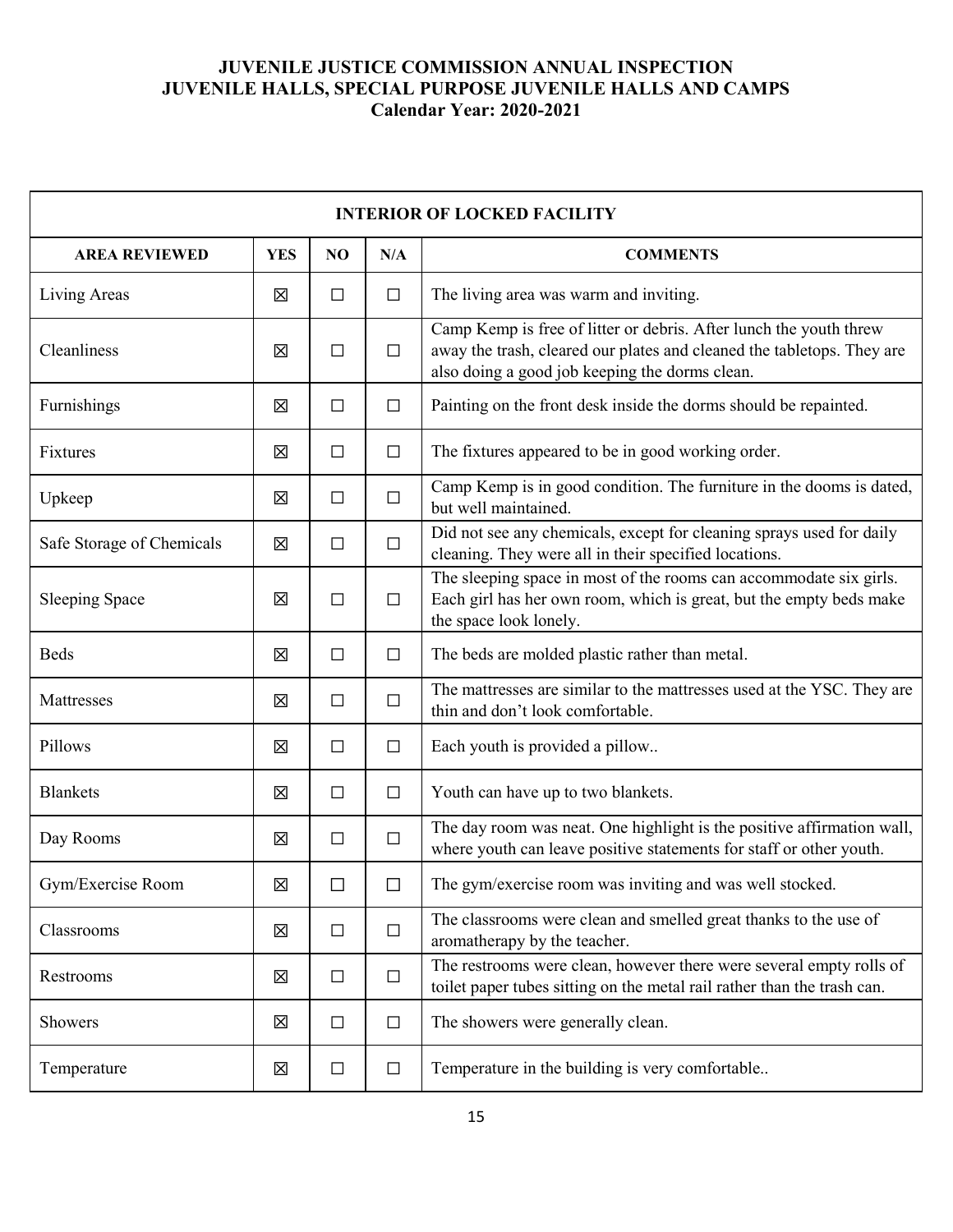| Lighting             | 冈                                                                                                                                 | П      | $\Box$ | Lighting is good. No notice of burned out lights.                                                                                                                                                              |  |
|----------------------|-----------------------------------------------------------------------------------------------------------------------------------|--------|--------|----------------------------------------------------------------------------------------------------------------------------------------------------------------------------------------------------------------|--|
| Visitation           | 冈                                                                                                                                 | □      | $\Box$ | The visitation area was clean and spacious.                                                                                                                                                                    |  |
| <b>Holding Areas</b> |                                                                                                                                   | $\Box$ | 区      | There are no holding areas at this facility.                                                                                                                                                                   |  |
| Quarantine           |                                                                                                                                   | $\Box$ | 区      | No quarantine holding area exists at this facility.                                                                                                                                                            |  |
| Calming Room         |                                                                                                                                   | П      | 冈      | There is no calming room on site, however they are contemplating<br>adding one in the near future.                                                                                                             |  |
| Admission/Release    | ⊠                                                                                                                                 | $\Box$ | П      | The admission area was clean and organized. There is a wall mounted<br>thermometer and separate canisters for sanitized and used pens. Each<br>visitor must wear a mask and fill out a COVID-19 questionnaire. |  |
| Secure Storage Areas |                                                                                                                                   | 区      | $\Box$ |                                                                                                                                                                                                                |  |
| Comments:            | The youth clean the dorms and the kitchen once a week. A professional cleaning service<br>cleans the other areas of the facility. |        |        |                                                                                                                                                                                                                |  |
| Recommendations:     | Repaint the desks inside the dorm rooms. Add pictures or murals to make the group dorm<br>rooms less cavernous.                   |        |        |                                                                                                                                                                                                                |  |

| PERSONAL HYGIENE/APPEARANCE OF YOUTH |                                            |        |        |                                                                                                   |  |  |
|--------------------------------------|--------------------------------------------|--------|--------|---------------------------------------------------------------------------------------------------|--|--|
| <b>OBSERVED</b>                      | <b>YES</b><br>NO<br>N/A<br><b>COMMENTS</b> |        |        |                                                                                                   |  |  |
| Appearance                           | 区                                          | $\Box$ | $\Box$ | All girls have a dresser and a closet for their clothes and belongings.<br>They do laundry daily. |  |  |
| Showers                              | 区                                          | $\Box$ | $\Box$ | Youth shower everyday and get clean clothing and towels daily.                                    |  |  |
| Clothing                             | 区                                          | $\Box$ | $\Box$ | Clean and not ripped.                                                                             |  |  |
| Outdoor Wear                         | 区                                          | $\Box$ | $\Box$ | Sweats in the closet and dressers.                                                                |  |  |
| Shoes Athletic                       | 区                                          | П      | $\Box$ | All youth have tennis shoes and bath sandals.                                                     |  |  |
| <b>Shoes Shower</b>                  | 区                                          | $\Box$ | $\Box$ |                                                                                                   |  |  |
| Hair Cuts                            | □                                          | 区      | $\Box$ |                                                                                                   |  |  |
| <b>Nails</b>                         | ப                                          | 区      | $\Box$ |                                                                                                   |  |  |